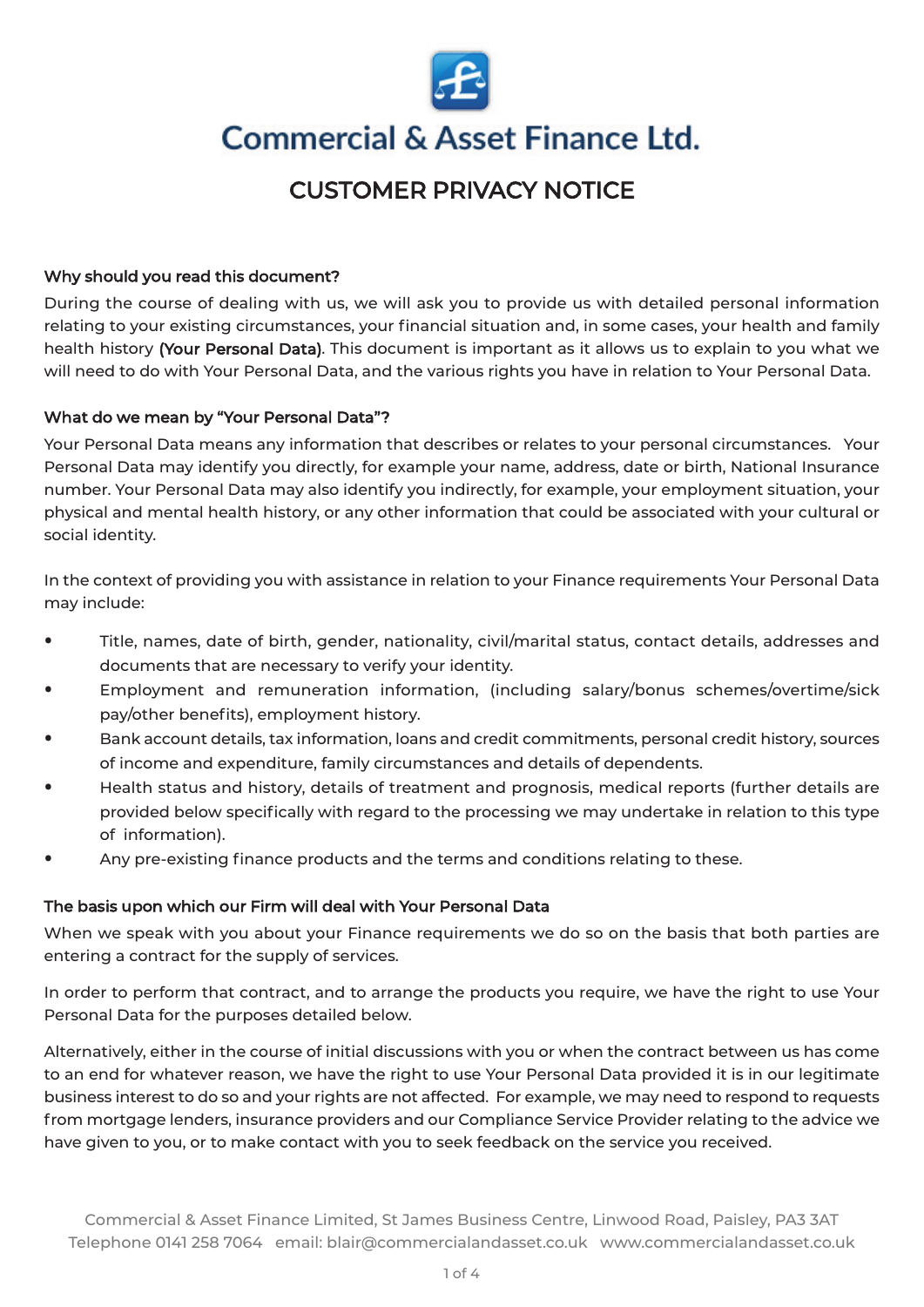

On occasion, we will use Your Personal data for contractual responsibilities we may owe our regulator The Financial Conduct Authority, or for wider compliance with any legal or regulatory obligation to which we might be subject. In such circumstances, we would be processing Your Personal Data in order to meet a legal, compliance or other regulatory obligation to which we are subject.

#### How do we collect Your Personal Data?

We will collect and record Your Personal Data directly from you. You will usually provide information during the course of our initial meetings or conversations with you to establish your circumstances and needs and preferences in relation to finance. You will provide information to us verbally and in writing, including email.

#### What happens to Your Personal Data when it is disclosed to us?

In the course of handling Your Personal Data, we will:

- Record and store Your Personal Data in our paper files, mobile devices and on our computer systems email, hard drives and cloud facilities. This information can only be accessed by employees and consultants within our Firm and only when it is necessary to provide our service to you and to perform any administration tasks associated with or incidental to that service.
- ⦁ Submit Your Personal Data to Lenders both in paper form and on-line via a secure portal. The provision of this information to a third party is essential in allowing us to progress any enquiry or application made on your behalf and to deal with any additional questions or administrative issues that Lenders and providers may raise.
- Use Your Personal Data for the purposes of responding to any queries you may have in relation to any finance product you may take out, or to inform you of any developments in relation to those products and/or polices of which we might become aware.

# Sharing Your Personal Data

From time to time Your Personal Data will be shared with:

- ⦁ Finance Lenders
- Third parties who we believe will be able to assist us with your enquiry or application, or who are able to support your needs as identified. These third parties will include but may not be limited to, our Compliance Advisers, Product specialists, estate agents, providers of legal services such as estate planners, conveyancing, surveyors and valuers (in each case where we believe this to be required due to your particular circumstances).

In each case, your Personal Data will only be shared for the purposes set out in this customer privacy notice, i.e. to progress your finance enquiry and to provide you with our professional services.

Please note that this sharing of Your Personal Data does not entitle such third parties to send you marketing or promotional messages: it is shared to ensure we can adequately fulfil our responsibilities to you, and as otherwise set out in this Customer Privacy Notice.

We do not envisage that the performance by us of our service will involve Your Personal Data being transferred outside of the European Economic Area.

Commercial & Asset Finance Limited, St James Business Centre, Linwood Road, Paisley, PA3 3AT Telephone 0141 258 7064 email: [blair@commercialandasset.co.uk](mailto:blair@commercialandasset.co.uk) <www.commercialandasset.co.uk>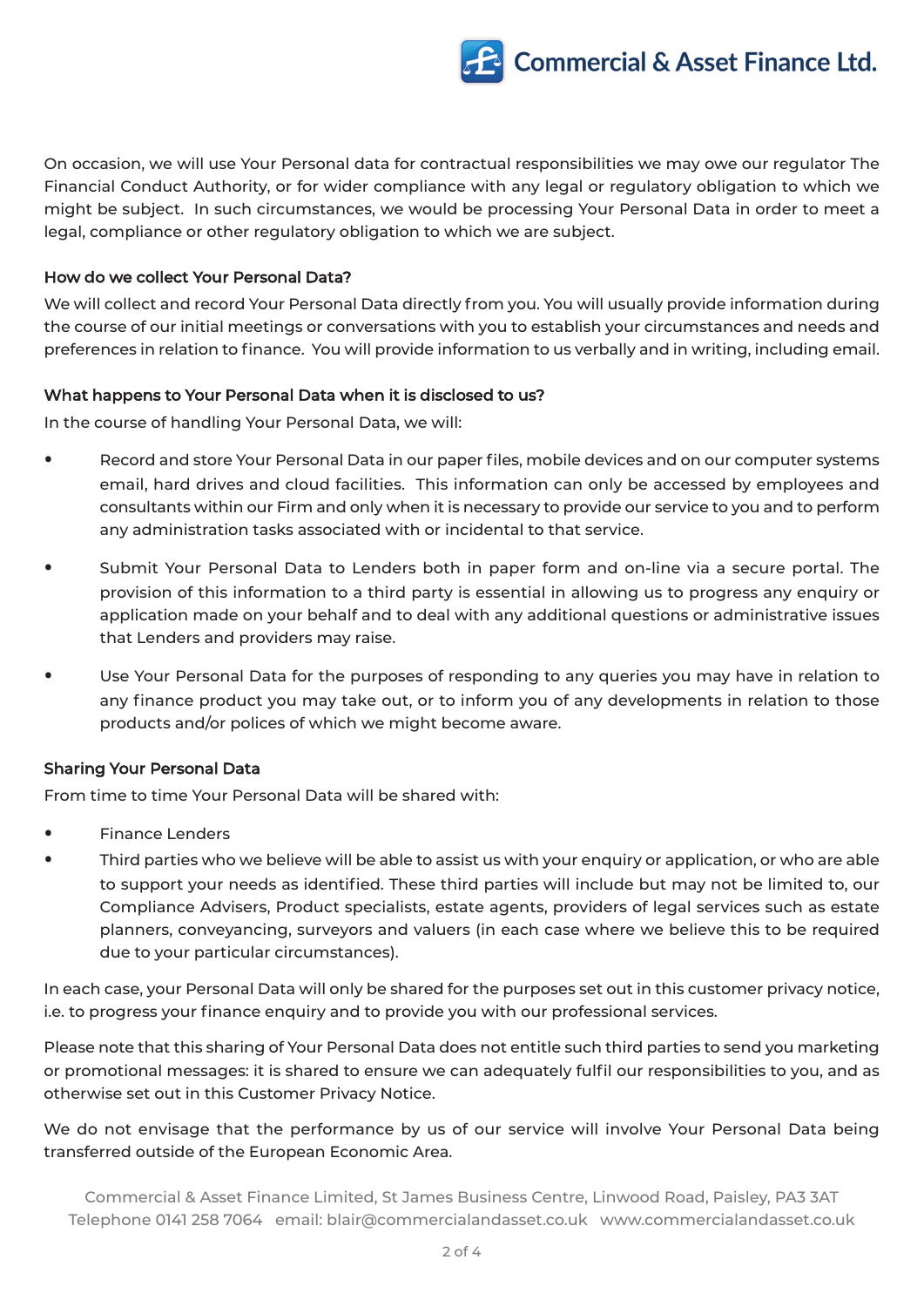

#### Security and retention of Your Personal Data

Your privacy is important to us and we will keep Your Personal Data secure in accordance with our legal responsibilities. We will take reasonable steps to safeguard Your Personal Data against it being accessed unlawfully or maliciously by a third party.

We also expect you to take reasonable steps to safeguard your own privacy when transferring information to us, such as not sending confidential information over unprotected email, ensuring email attachments are password protected or encrypted and only using secure methods of postage when original documentation is being sent to us.

Your Personal Data will be retained by us either electronically or in paper format for a minimum of six years, or in instances whereby we have a legal right to such information we will retain records indefinitely.

#### Your rights in relation to Your Personal Data

You can:

- ⦁ request copies of Your Personal Data that is under our control
- ask us to further explain how we use Your Personal Data
- ask us to correct, delete or require us to restrict or stop using Your Personal Data (details as to the extent to which we can do this will be provided at the time of any such request)
- ask us to send an electronic copy of Your Personal Data to another organisation should you wish
- ⦁ change the basis of any consent you may have provided to enable us to market to you in the future (including withdrawing any consent in its entirety)

How to make contact with our Firm in relation to the use of Your Personal Data

If you have any questions or comments about this document, or wish to make contact in order to exercise any of your rights set out within it please contact:

#### ANGELA MICHIE [privacy@commercialandasset.co.uk](mailto:privacy@commercialandasset.co.uk)

If we feel we have a legal right not to deal with your request, or to action it in different way to how you have requested, we will inform you of this at the time.

You should also make contact with us as soon as possible on you becoming aware of any unauthorised disclosure of Your Personal Data, so that we may investigate and fulfil our own regulatory obligations.

If you have any concerns or complaints as to how we have handled Your Personal Data you may lodge a complaint with the UK's data protection regulator, the ICO, who can be contacted through their website at <https://ico.org.uk/global/contact-us/> or by writing to Information Commissioner's Office, Wycliffe House, Water Lane, Wilmslow, Cheshire, SK9 5AF.